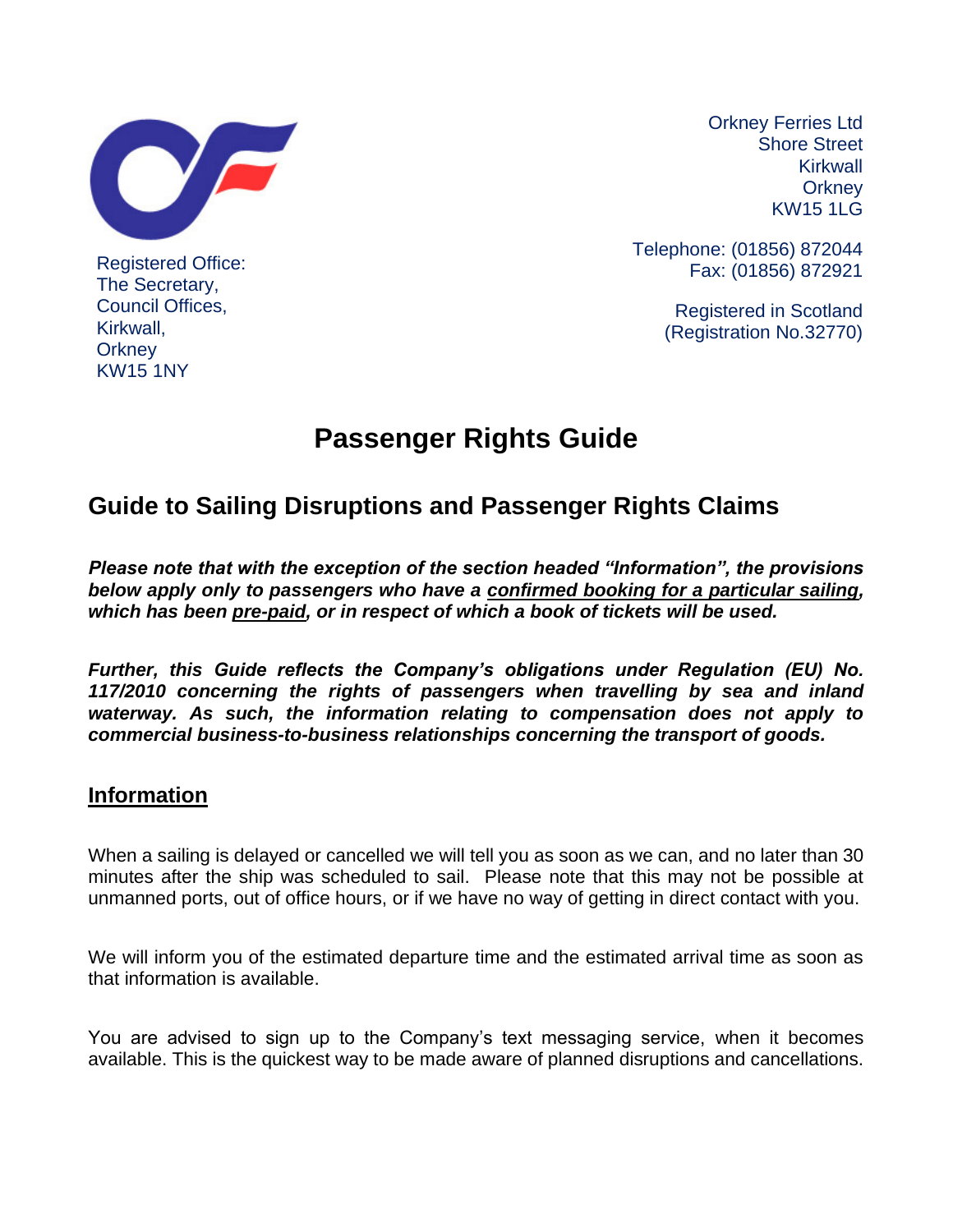If you miss a connecting transport service due to a cancellation or delay we will, where possible, provide information to assist you in making alternative arrangements.

#### **Re-routing and Reimbursement**

Where the Company reasonably expects a sailing to be cancelled or delayed for more than 90 minutes, you will be offered the choice between:

- Sailing on the next available sailing or, where practicable, on an alternative scheduled route to the destination stated on your ticket on the Orkney Ferries network at no additional cost; or
- Cancelling your journey and receiving a refund.

If you are offered the opportunity to be re-routed but decide instead to wait until the service resumes, the Company will not be liable for any costs you then incur.

Refunds under this section will be paid within 7 days. The amount paid will be the full cost of the ticket at the price at which it was purchased, for the part or parts of the journey not made, and for any parts already made with Orkney Ferries where the journey no longer serves any purpose in relation to the passenger's original travel plan.

#### **Assistance in the event of cancelled or delayed departures**

#### **Snacks, meals and refreshments**

If your sailing is delayed by more than 90 minutes beyond its scheduled departure time, or cancelled for any reason, you are entitled to be reimbursed for snacks, meals and refreshments in accordance with the table below. Please note that the Company will not provide snacks, meals or refreshments directly – it is for the passenger to source their own snacks, meals or refreshments and seek reimbursement accordingly.

| <b>Waiting Time</b>  | <b>Snacks, meals or refreshments</b>                    |  |
|----------------------|---------------------------------------------------------|--|
| More than 90 minutes | A non-alcoholic drink up to the value of £2             |  |
| 4 hours or more      | A non-alcoholic drink and a snack up to the value of £7 |  |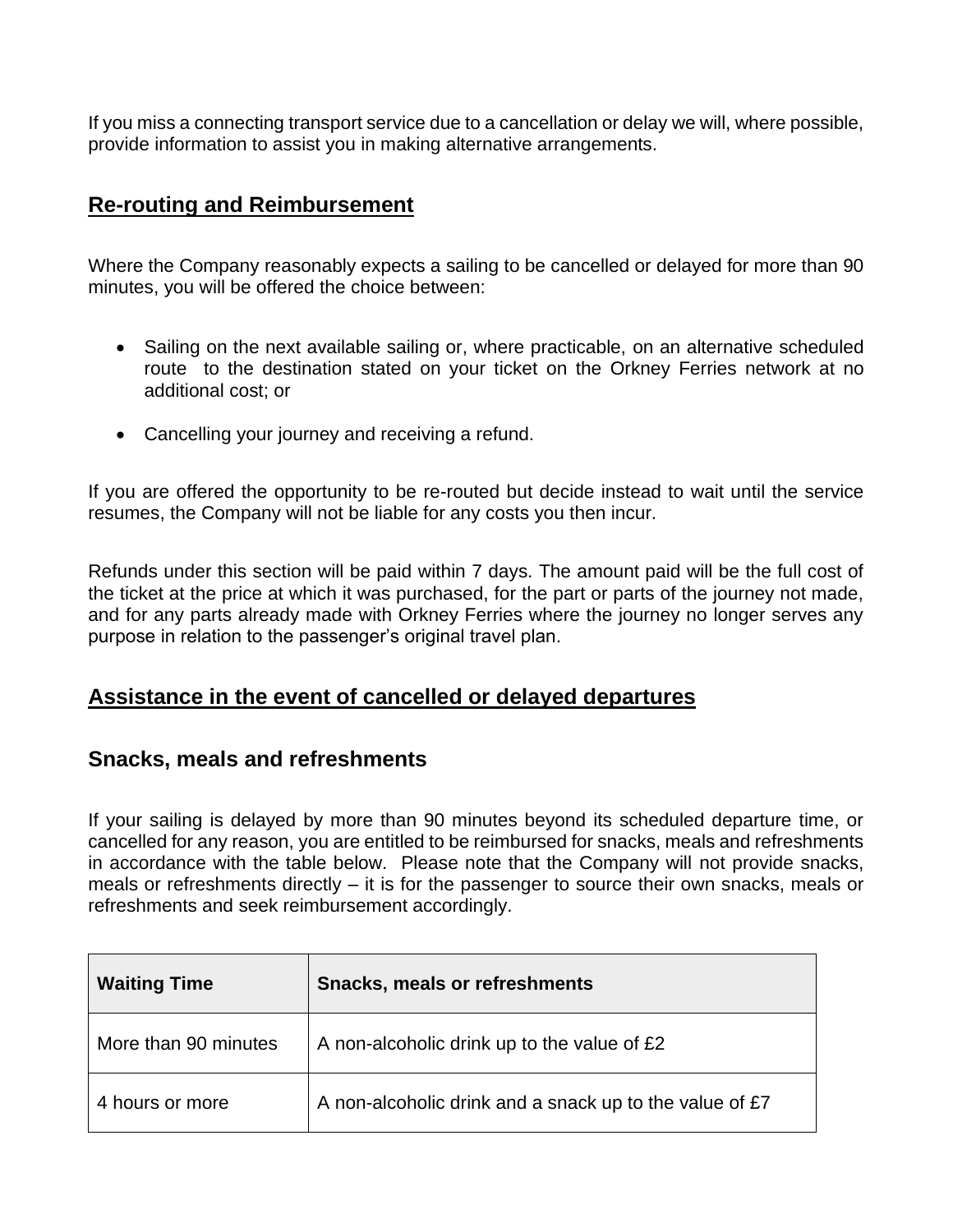| 8 hours or more | A non-alcoholic drink and a meal up to the value of £15                                       |
|-----------------|-----------------------------------------------------------------------------------------------|
|                 | Every 4 hours thereafter   A non-alcoholic drink and a snack or meal up to the value of<br>£7 |

To claim reimbursement, you must complete a claim form (available [here\)](http://www.orkneyferries.co.uk/pdfs/conditions/compensation_refund_request_form.pdf) and submit it to Orkney Ferries, Shore Street, Kirkwall, Orkney KW15 1LG or [info@orkneyferries.co.uk](mailto:info@orkneyferries.co.uk) along with the following:

- Original food and drink receipts, clearly dated; and
- Your ticket purchase receipt or booking reference, confirming that you have booked and paid for a particular scheduled journey (where a book of tickets will be used, it is sufficient to show that a valid booking was made. The Company will then check that a book of tickets has been issued in the name of the passenger).

Your entitlement under this section ceases as soon as the delayed service resumes or, in the case of a cancellation, as soon as the next sailing on the cancelled route takes place.

#### **Overnight Accommodation**

If your sailing is delayed or cancelled, except where caused by weather conditions, then you will be entitled to accommodation costs as set out below where a stay of one or more nights becomes necessary:

- 1. You must arrange and pay for you own accommodation.
- 2. Where possible, transport will be provided to your accommodation if you are not travelling with a vehicle.
- 3. Accommodation costs are limited to £70 per night, for a maximum of three nights.
- 4. Accommodation costs shall **not** be paid:
	- o after the service has resumed, and/or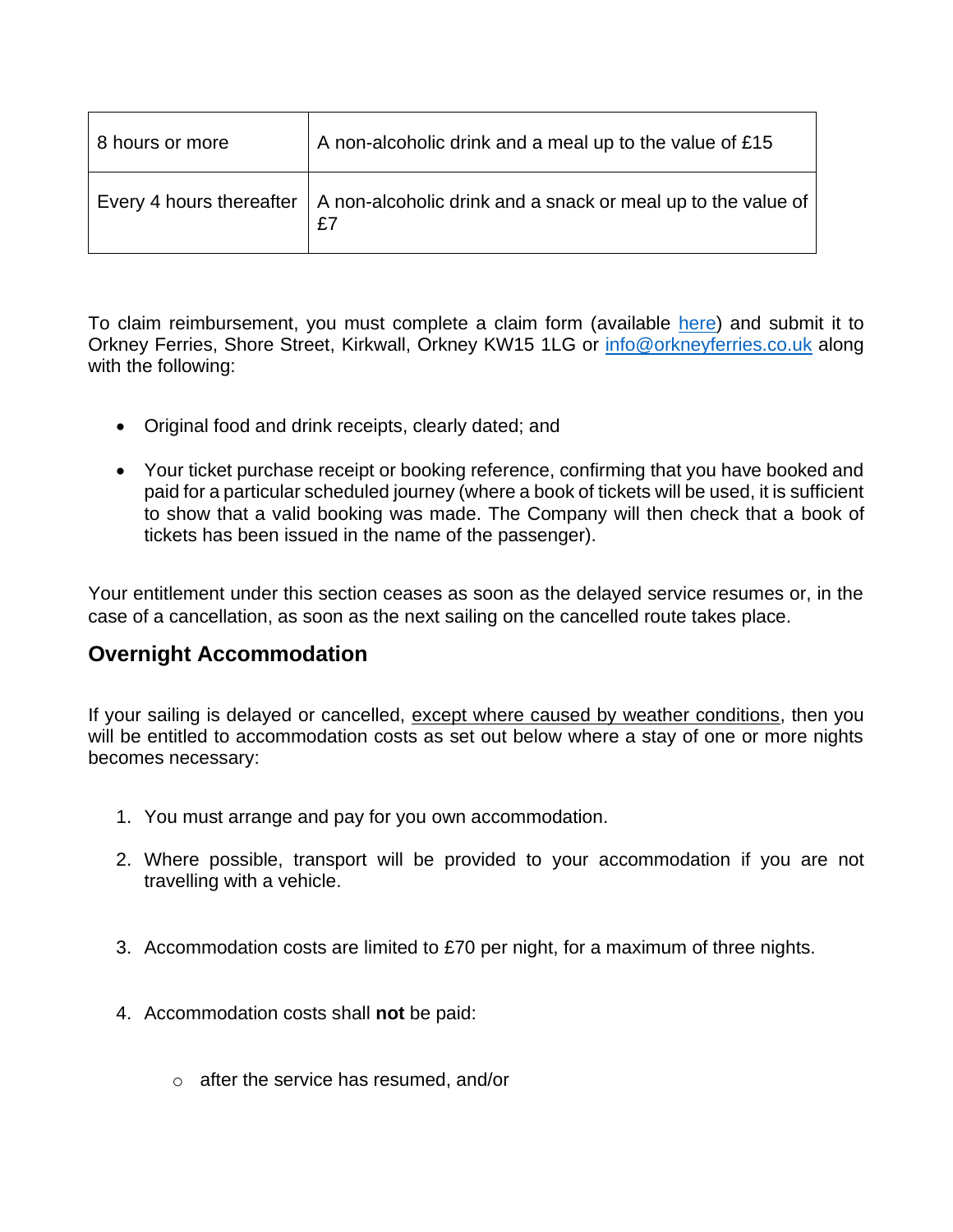- $\circ$  where a reasonable alternative (e.g. on an alternative route to the same destination) has been offered but declined.
- 5. If you are travelling with a motor home, caravan or other vehicle designed for overnight accommodation, the Company will reimburse the cost of your site fee for a maximum of three nights. The exceptions set out in 4. Above will also apply.
- 6. For the avoidance of doubt, the Company will not reimburse the cost of kennels or other pet accommodation.

To claim reimbursement, you must complete a claim form (available [here\)](http://www.orkneyferries.co.uk/pdfs/conditions/compensation_refund_request_form.pdf) and submit it to Orkney Ferries, Shore Street, Kirkwall, Orkney KW15 1LG or [info@orkneyferries.co.uk](mailto:info@orkneyferries.co.uk) along with the following:

- Original accommodation or site receipts, clearly dated; and
- Your ticket purchase receipt or booking reference, confirming that you have booked and paid for a particular scheduled journey (where a book of tickets will be used, it is sufficient to show that a valid booking was made. The Company will then check that a book of tickets has been issued in the name of the passenger).

#### **Compensation in the event of delay**

You may request compensation of a value up to 50% of the ticket price if you face a delay in arrival at your destination, except where the delay or cancellation of any service is caused by adverse weather or extraordinary circumstances. The levels of compensation relative to amount of time delayed are set out below.

| Minimum time delayed | Compensation (%age of<br>ticket price) |
|----------------------|----------------------------------------|
| 1 hour               | 25%                                    |
| 2 or more hours      | 50%                                    |

Where the transport is for a return journey, compensation for delay in arrival on either the outward or the return leg shall be calculated in relation to half of the price paid for the ticket.